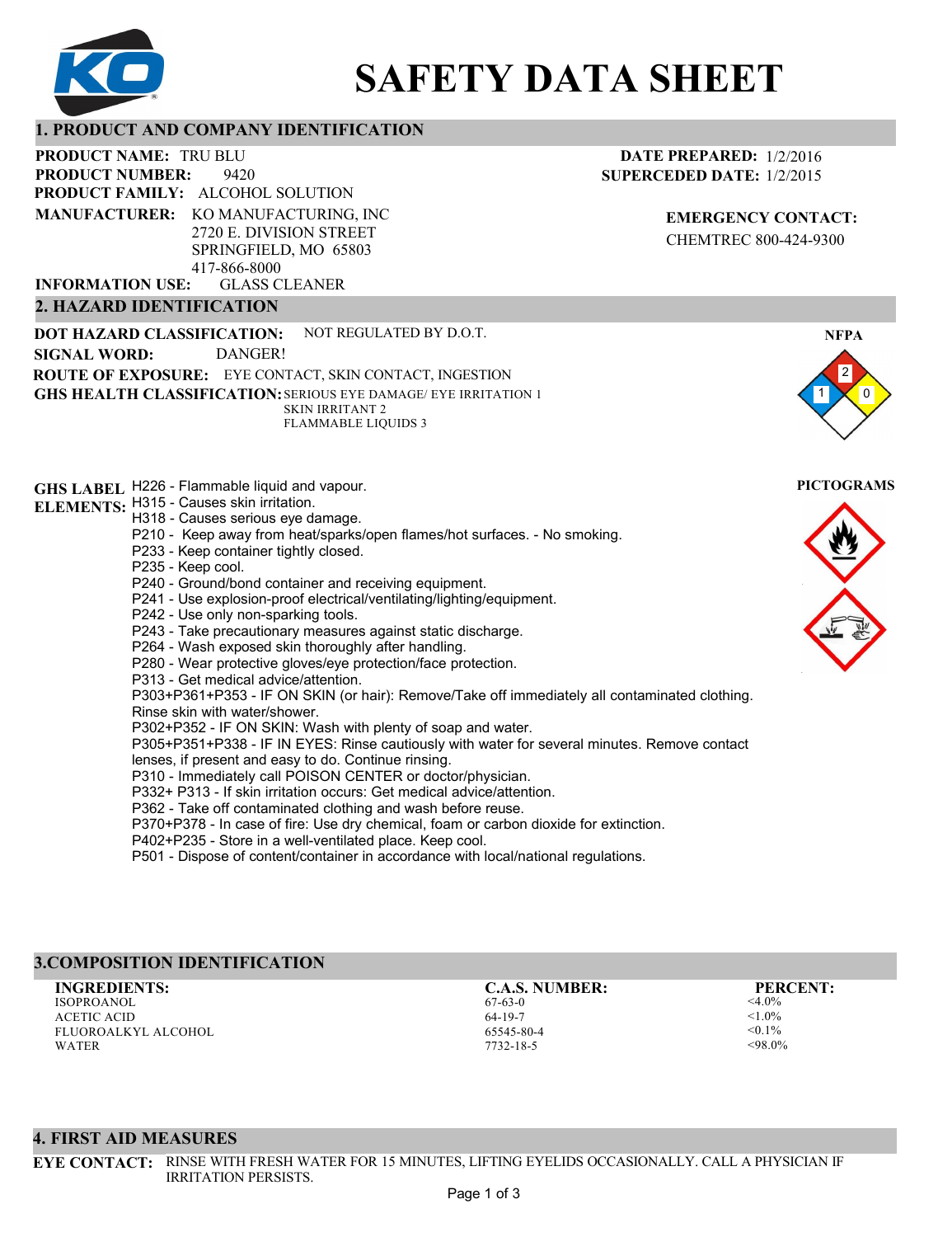# 9420 **PRODUCT NUMBER: PRODUCT NAME: TRU BLU**

# **DATE PREPARED:** 1/2/2016 **SUPERCEDED DATE:** 1/2/2015

# **4. FIRST AID MEASURES - CONTINUED**

**SKIN CONTACT:** RINSE WITH PLENTY OF FRESH WATER AND REMOVE CONTAMINATED CLOTHING IMMEDIATELY. CALL A PHYSICIAN IF IRRITATION PERSISTS.

**INGESTION:** DO NOT INDUCE VOMITING. CALL A PHYSICIAN IMMEDIATELY. IF CONSCIOUS, GIVE LARGE QUANTITIES OF WATER. DO NOT GIVE ANYTHING BY MOUTH IF UNCONSCIOUS.

**INHALATION:** IF OVERCOME BY EXPOSURE, REMOVE VICTIM TO FRESH AIR IMMEDIATELY. GIVE OXYGEN OR ARTIFICIAL RESPIRATION AS NEEDED. CALL A PHYSICIAN IMMEDIATELY.

## **5. FIRE FIGHTING MEASURES**

**FLAMMABLE PROPERTIES:** DOES NOT SUSTAIN COMBUSTION - ASTM-D4206

**FLASH POINT:** >124 F

**SUITABLE EXTINGUISHING MEDIA:** DRY CHEMICAL, FOAM OR CARBON DIOXIDE.

**UNSUITABLE EXTINGUISHING MEDIA:** NOT ESTABLISHED.

**SPECIFIC HAZARDS ARISING** NONE KNOWN.

#### **FROM THE CHEMICAL:**

**PROTECTIVE EQUIPMENT AND PRECAUTIONS FOR FIREFIGHTERS:** APPPROVED) AND FULL PROTECTIVE GEAR. WEAR SELF-CONTAINED BREATHING APPARATUS (PRESSURE DEMAND MSHA/NIOSH

## **6. ACCIDENTAL RELEASE MEASURES**

**PERSONAL PRECAUTIONS:** AVOID CONTACT WITH EYES AND SKIN. SPILL AREA MAY BE SLIPPERY. WEAR PROPER PROTECTIVE EQUIPMENT WHEN DEALING WITH RELEASE.

**ENVIRONMENTAL PRECAUTIONS:** CONTAIN SPILL TO AVOID RELEASE TO THE ENVIRONMENT. KEEP CONTAINER TIGHTLY CLOSED WHEN NOT IN USE.

**METHODS FOR CONTAINMENT** COLLECT FOR DISPOSAL USING AN INERT ABSORBENT MATERIAL AND TRANSFER FO A **AND CLEAN-UP:** CONTAINER FOR REUSE OR DISPOSAL.

## **7. HANDLING AND STORAGE**

**HANDLING:** HANDLE WITH CARE AND AVOID CONTACT WITH EYES AND SKIN. ALWAYS WEAR PROPER CHEMICAL RESISTANT PROTECTIVE EQUIPMENT 29CFR1910.132-138. WASH THOROUGHLY AFTER HANDLING.

**STORAGE:** STORE IN A COOL, DRY PLACE. KEEP OUT OF REACH OF CHILDREN. KEEP LID TIGHTLY CLOSED WHEN NOT IN USE.

## **8. EXPOSURE CONTROLS/PERSONAL PROTECTION**

**ENGINEERING CONTROLS:** NONE REQUIRED UNDER NORMAL USE.

**EYE / FACE PROTECTION:** CHEMICAL SAFETY GLASSES.

**SKIN PROTECTION:** CHEMICAL RESISTANT GLOVES.

**AUTO-IGNITION TEMPERATURE:** NOT ESTABLISHED.

**THRESHOLD LIMIT VALUE (TLV):** ISOPROPYL ALCOHOL, 200 PPM

# **9. PHYSICAL AND CHEMICAL PROPERTIES**

**PHYSICAL STATE:** LIQUID. **APPEARANCE: ODOR: BOILING POINT: FREEZING POINT:** NOT ESTABLISHED. **SPECIFIC GRAVITY:** 1.0 **pH (1%): EVAPORATION RATE:** NOT ESTABLISHED. **FLASH POINT: LOWER FLAMMABILITY/EXPLOSIVE LIMIT:** NOT ESTABLISHED. **UPPER FLAMMABLE/EXPLOSIVE LIMIT:** NOT ESTABLISHED. NOT ESTABLISHED. 6.5  $>124$  F CLEAR BLUE LIQUID. FRESH SCENT. **VISCOSITY: REALITIVE DENSITY:** 8.3 LBS./GL. **SOLUBILITY: VAPOR PRESSURE:** NOT ESTABLISHED. **VAPOR DENSITY:** NOT ESTABLISHED. **DECOMPOSITION** NOT ESTABLISHED. **TEMPERATURE: PARTICAL COEFFICIENT:** NOT ESTABLISHED. **N-OCTANOL/WATER** NOT ESTABLISHED. SOLUBLE.